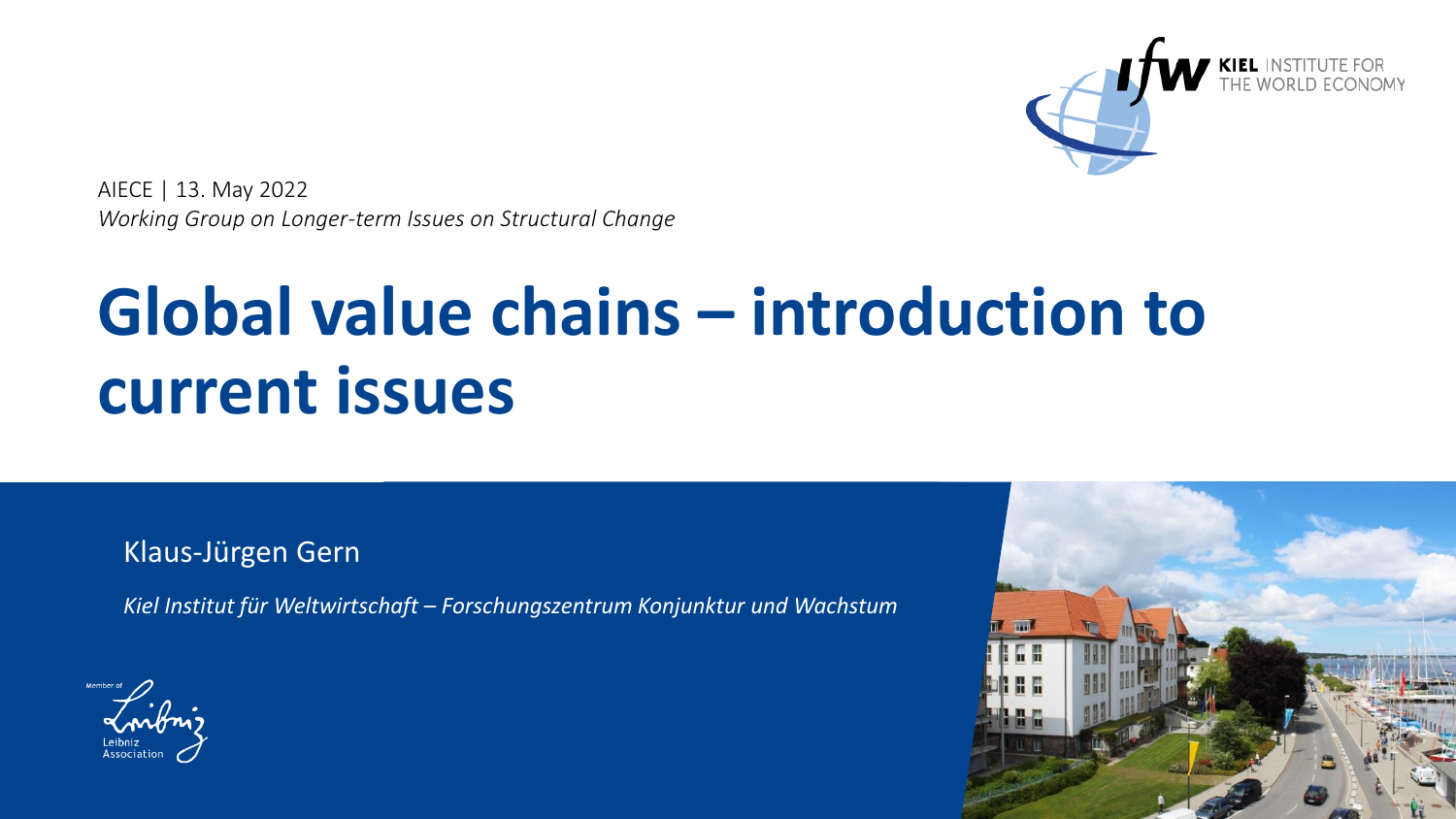## **Production has become more globalised, but globalisation seems to have peaked**







Note: This indicator takes into account all trade flows of intermediates inputs used in any stage of the value chain, and expresses their overall value as a share of the final output. Calculated for the world, it measures the overall level of fragmentation of production Source: OECD TiVA 2016, OECD TiVA 2018, OECD Economic Outlooks, Comtrade, IMF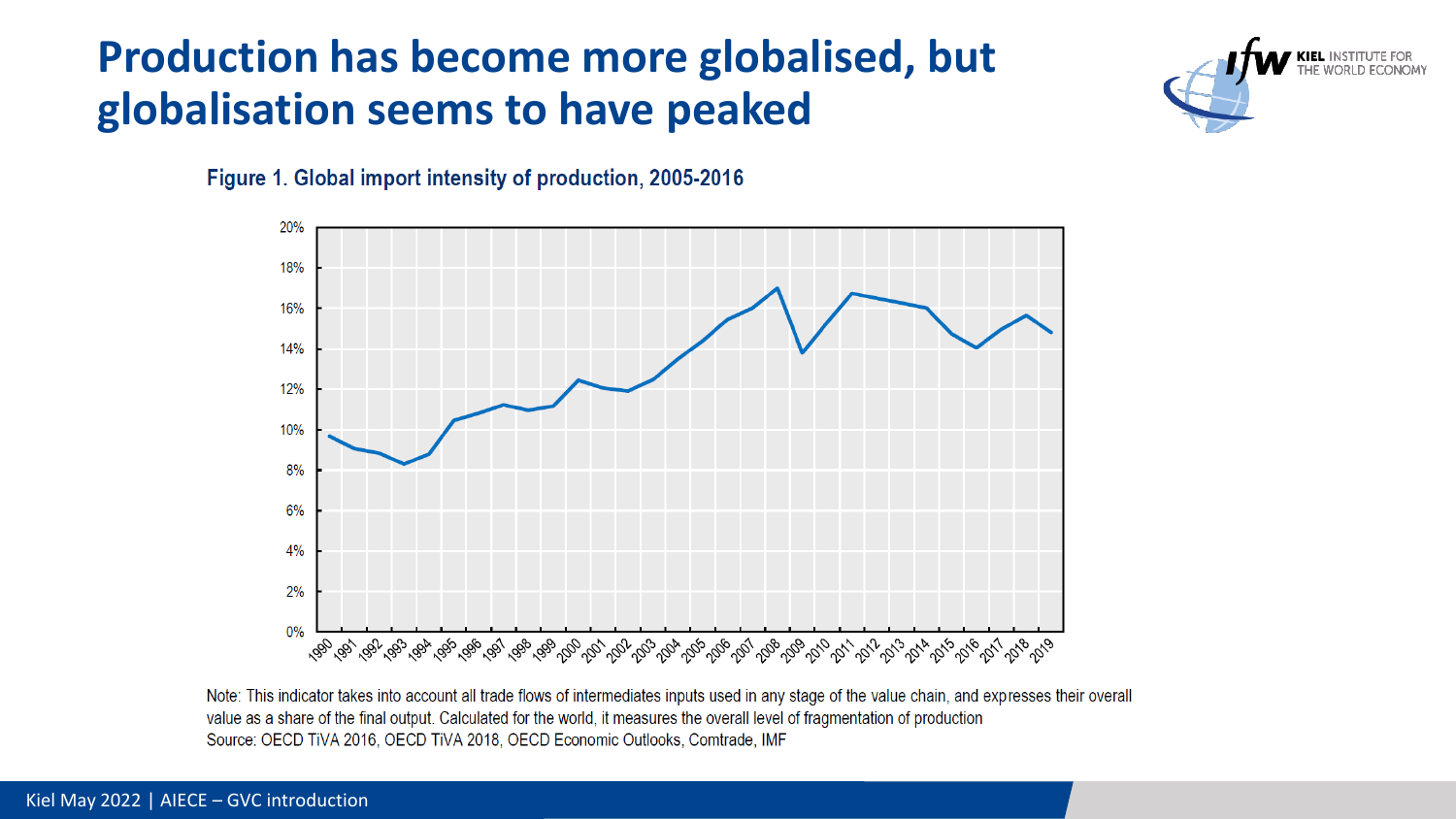### **Concerns over GVC**



- Globalization (build-up of GVC) important driver of growth in the past
- Has globalization gone too far?
	- » Efficiency considerations
	- » Sustainability concerns (environment, social issues)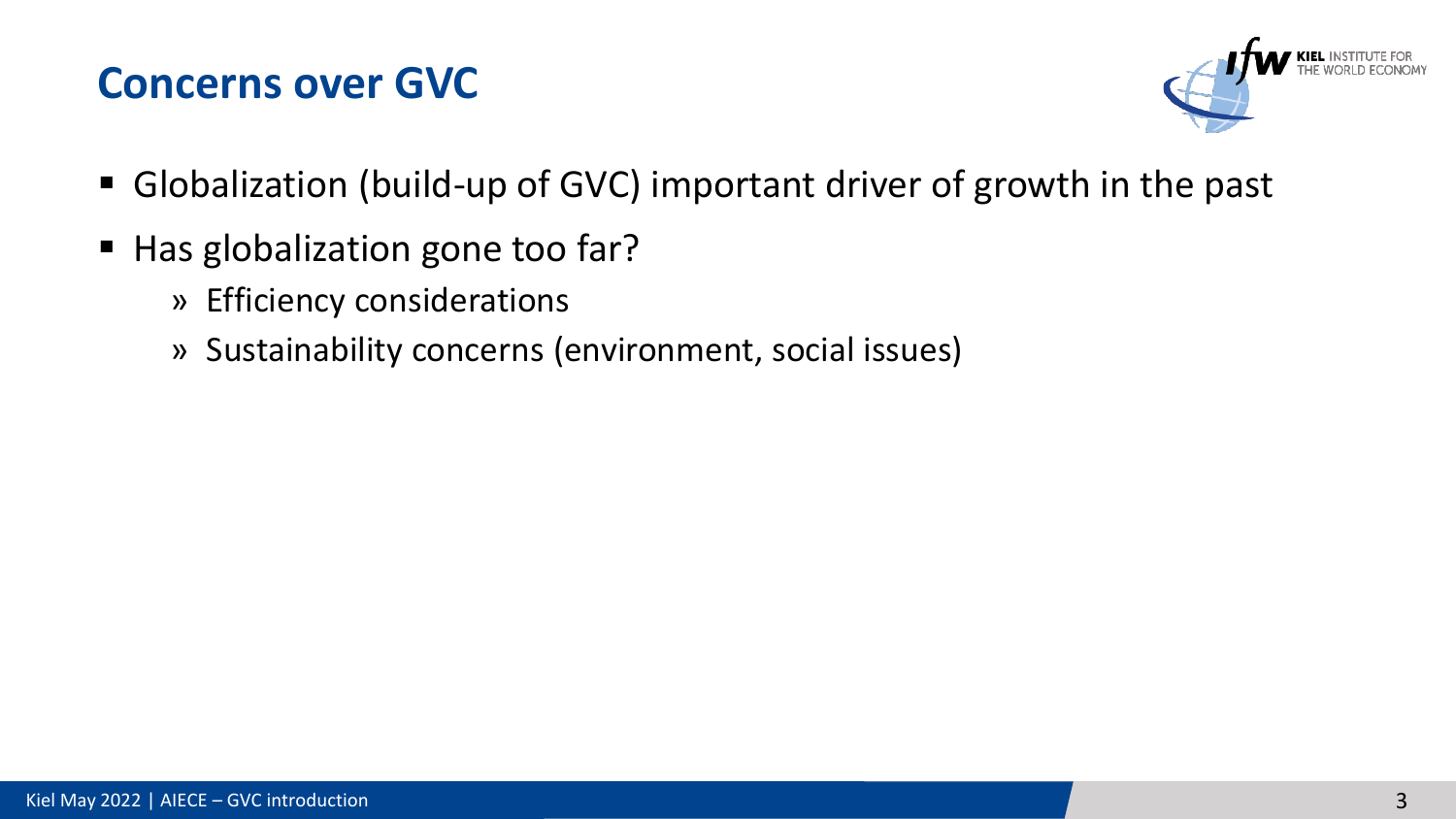## **Efficiency considerations**



- Slowbalization" due to structural shifts
	- » Digitization (changing comparative advantage)
	- » Servicification (bundling of services with goods)
	- » Consumer preferences (sustainable production, "buy regional")
- Trade conflicts, rising protectionism
- Additional vulnerabilities through disruptions of trade
	- » Covid
	- » Ukraine war
	- » Critical inputs/materials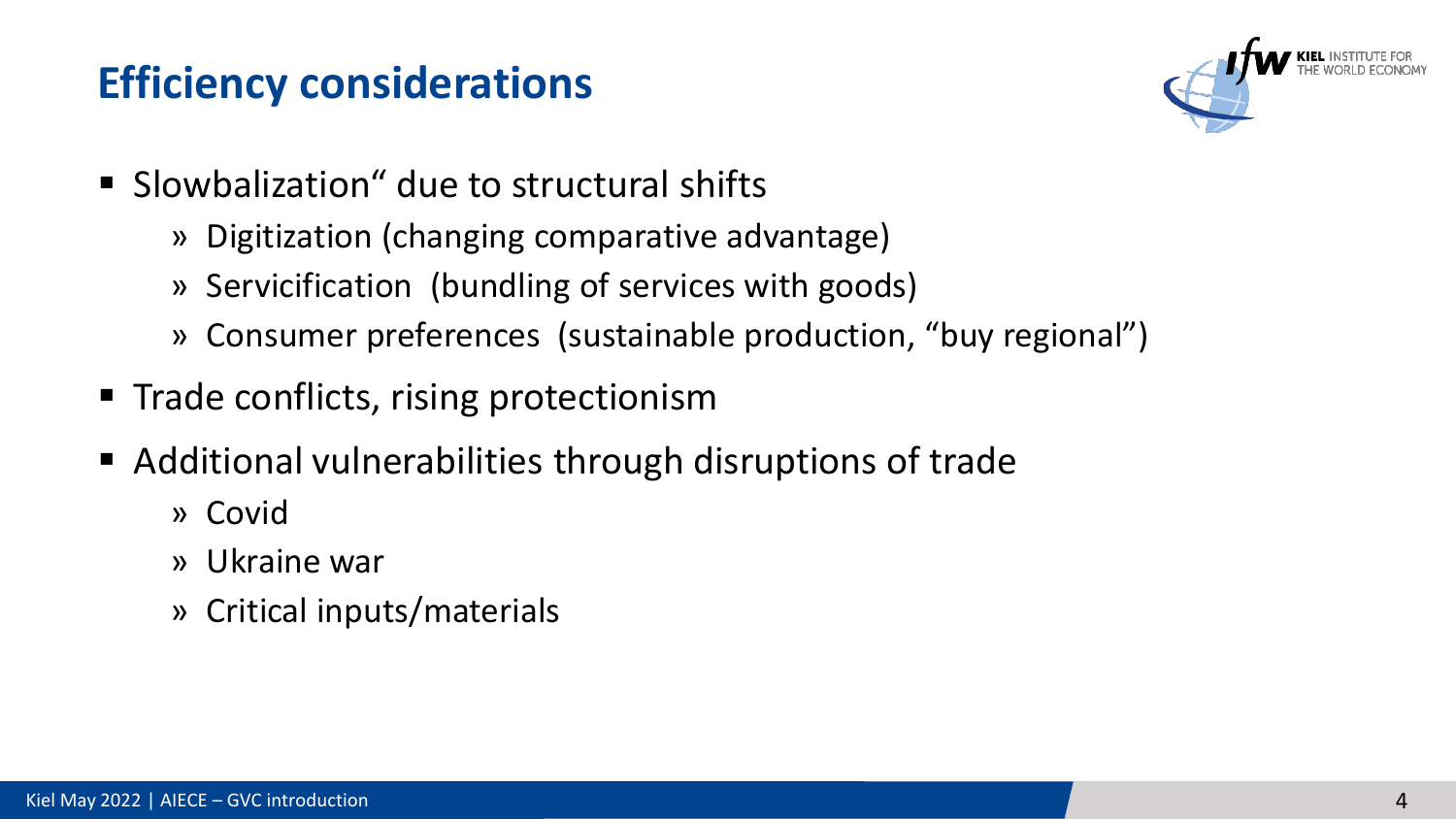## **GVC more resilient than one could think**



**Figure 4.2. Trade Patterns around Global Recessions: Goods** and Services Import Volume  $(Index)$ 

The recovery in goods trade was more rapid than in previous recessions.



Sources: Kose, Sugawara, and Terrones (2020); and IMF staff calculations. Note: The goods and services import volume index is normalized to 100 at the onset of the recession  $(t = 0)$ .

Figure 4.4. Volatility of Trade in GVC-Intensive Industries versus Non-GVC-Intensive Industries Early in the Pandemic  $(Index)$ 

Trade in GVC-intensive industries was relatively more volatile than trade in non-GVC intensive industries.



Sources: Hale and others (2021); Trade Data Monitor; and IMF staff calculations. Note: GVC = global value chain.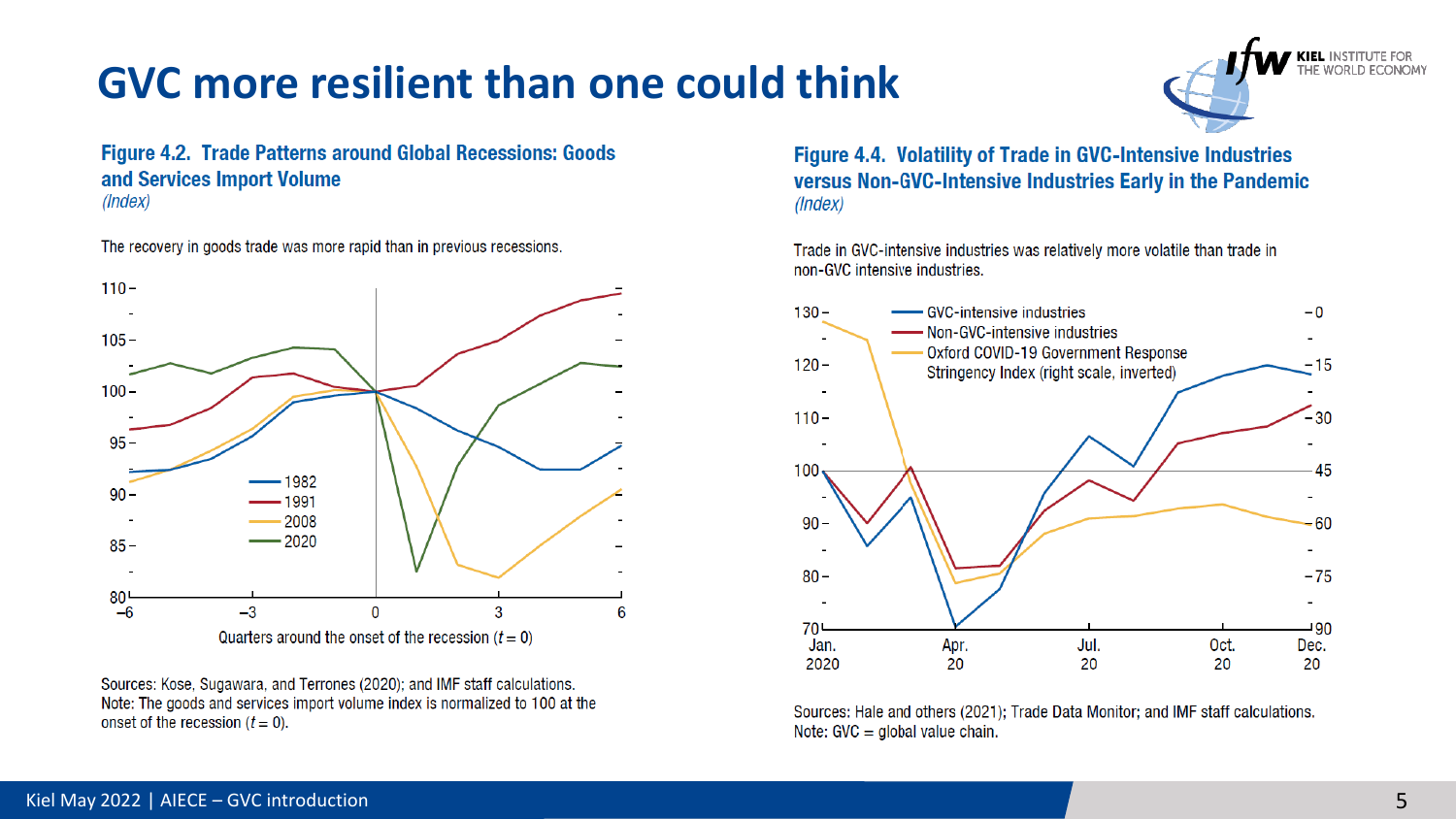# **Efficiency considerations**



- Slowbalization" due to structural shifts
	- » Digitization (changing comparative advantage)
	- » Servicification (bundling of services with goods)
	- » Consumer preferences (sustainable production, "buy regional")
- Trade conflicts, rising protectionism
- Additional vulnerabilities through disruptions of trade
	- » Covid
	- » Ukraine war
- More resilience of GVC, not reshoring of activities
	- » Diversification, redundancies
	- » Better sustainability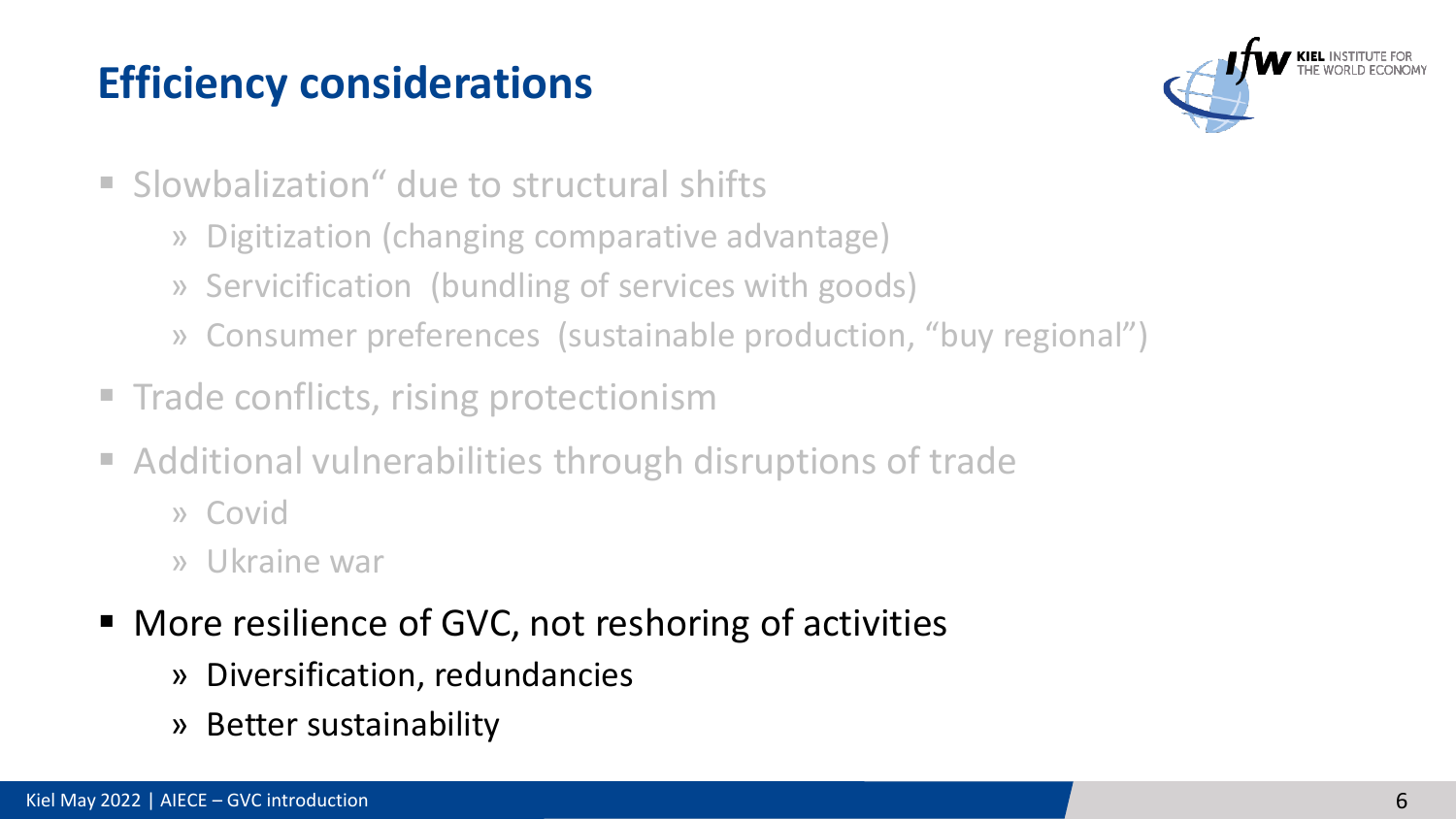## **Social sustainability**



- Consensus that participation in GVC can promote economic development
- Risk of becoming trapped in low value added activities
- Economic upgrading not necessarily needs to social upgrading
	- » Measurable standards (level of employment, wages, worker's physical well-being, employment security)
	- » Enabling rights (ILO core standards: Freedom of association, non-discrimination, voice, empowerment)
	- » causal relationship is not fully understood
- Broader lens necessary: Positive or negative impact of GVCs on local and regional development processes
	- » Creation of indirect jobs, infrastructure, property values
	- » Increasing inequality, health risks, social conflict within the community, environment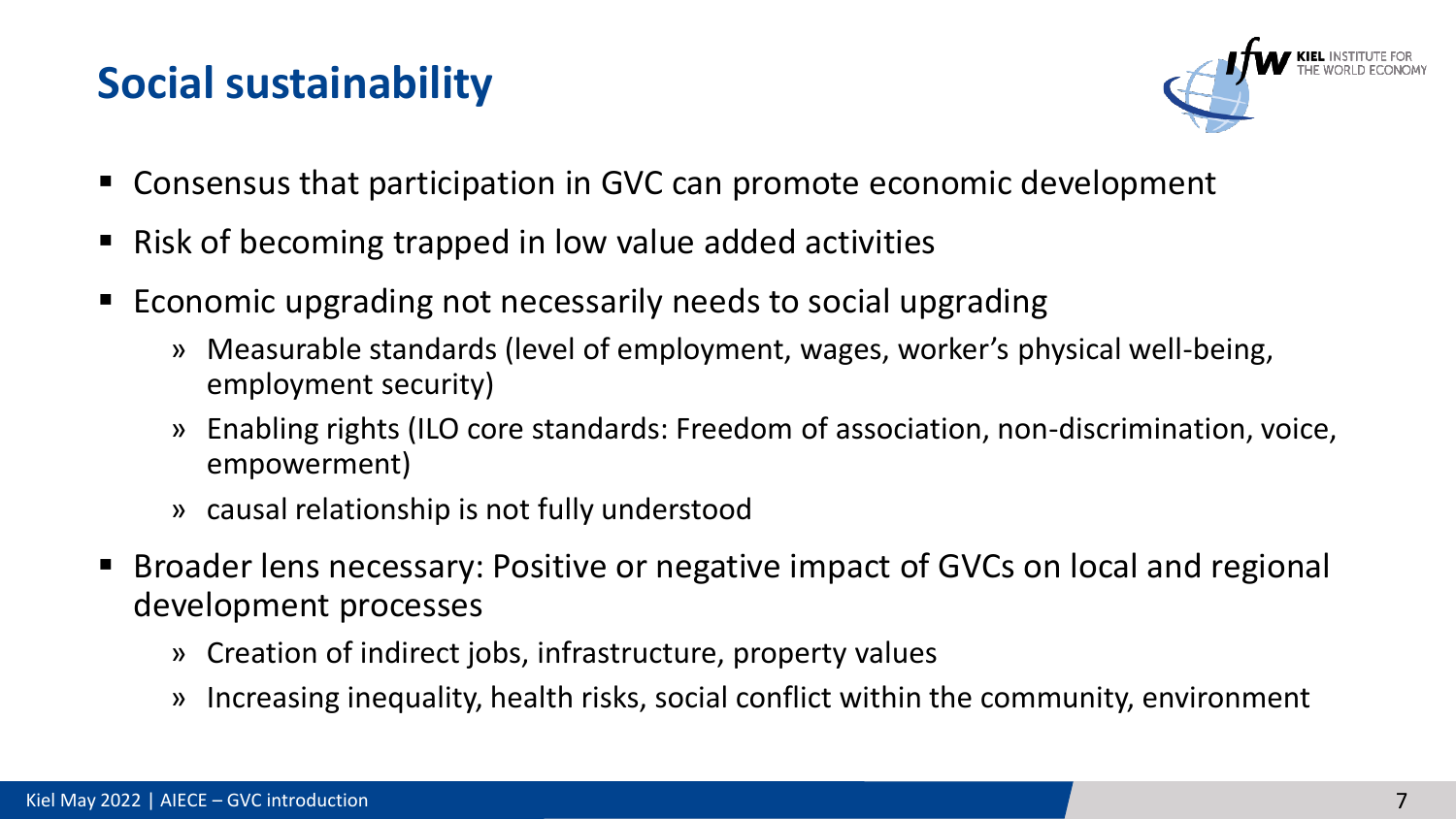### **Environmental sustainability**



- Largely neglected by traditional GVC research: focus on effects on productivity and profitability of firms
- $\blacksquare$  Effects on the environment
	- » Transportation, excess waste from packaging
	- » Higher resource demand due to economic growth…
	- » …but higher willingness to pay for environmental quality and ability to invest in clean tech
	- » GVC connected firms tend to be more energy and emission efficient than domestic peers…
	- » But may be less efficient than production in advanced economies (e.g. carbon leakage)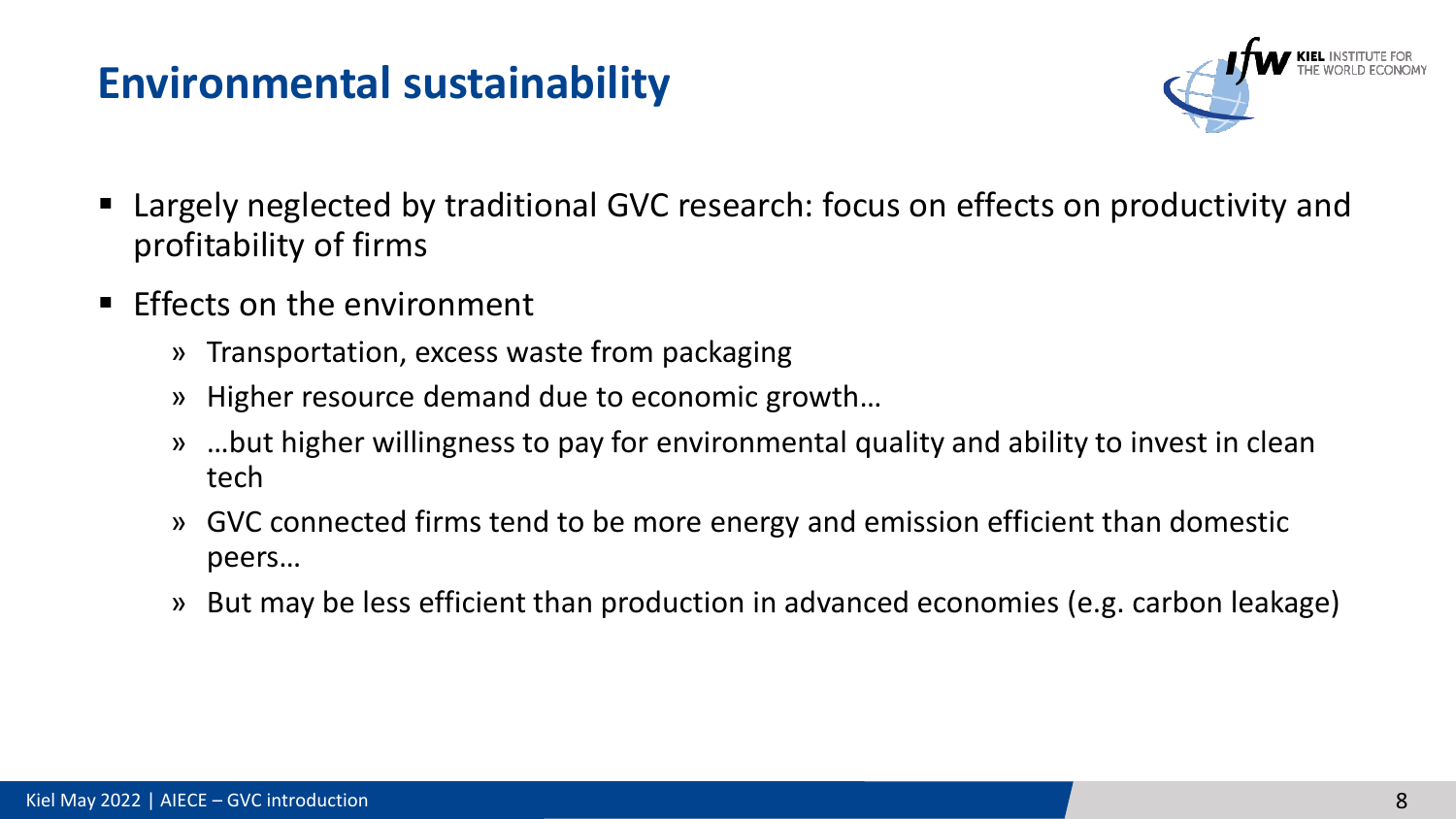## **Policies to enhance sustainability along GVCs**



- UN Guiding principles on Businesses and Human Rights to establish standards for corporate social responsibility
- Due Diligance Laws in a few countries to address concerns about violations of human rights and environmental destruction: France 2017, the Netherlands 2019, Germany 2021, EU Commission draft (March 2022)
- Germany
	- » only 20% of companies followed a soft approach of voluntary guidance
	- » The law (effective from 2023) requires companies to establish a human rights risk management system, monitor direct suppliers, install a complaint mechanism
	- » While claims for liability based on violation of the law are excluded, the law may provide grounds for victims of human rights violation in domestic courts
	- » Opponents criticize high monitoring costs and see a risk that potential suppliers may be excluded from GVCs despite complying, because of uncertainty introduced by the law
	- » Alternative: negative listing of "bad" suppliers on a central (EU) level